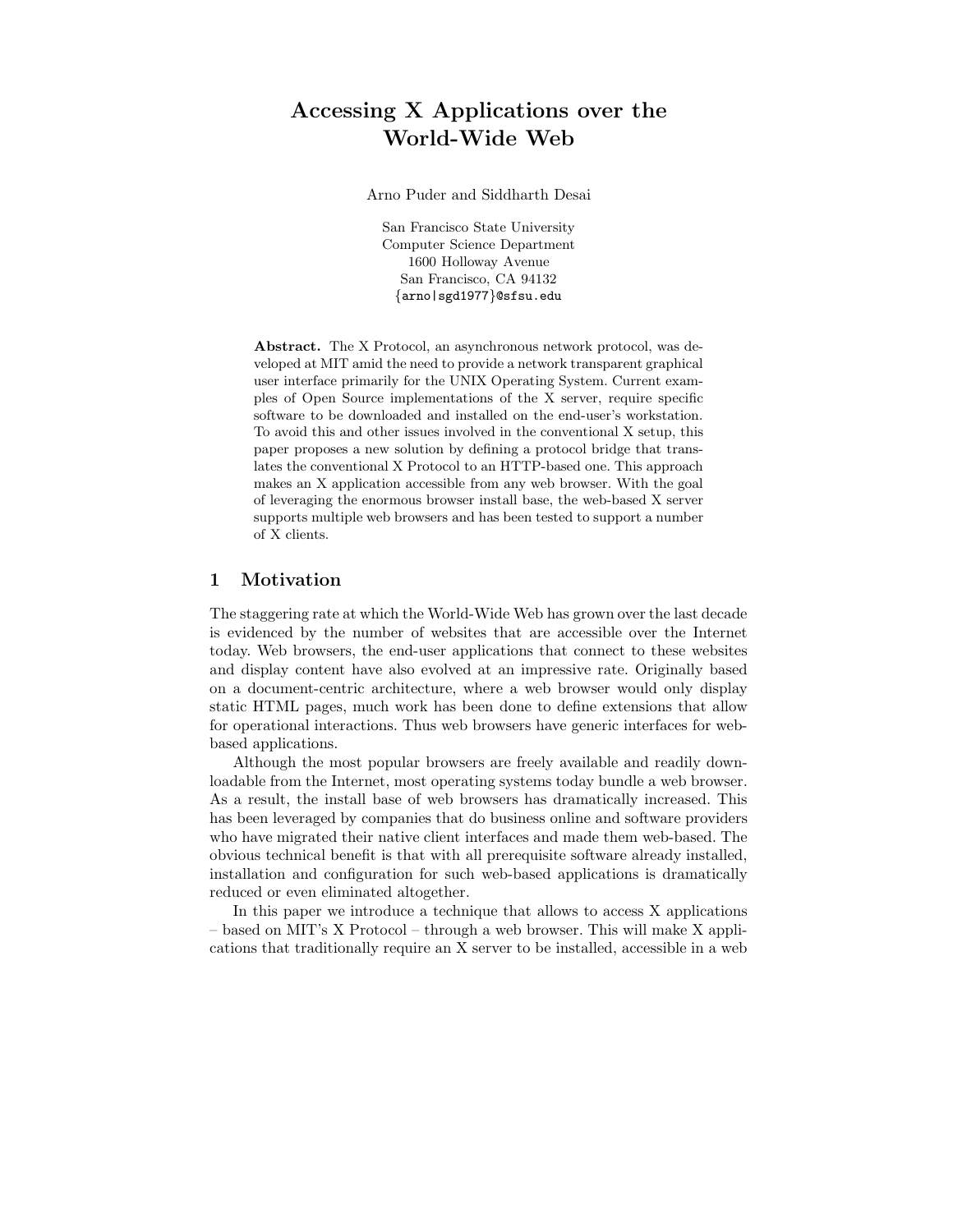browser without having to modify and rebuild those applications. Our proposal is based on a protocol bridge, that translates the X Protocol to an HTTP-based one.

This paper is organized as follows: in Section 2 we give a brief introduction to generic clients. Section 3 will discuss various design alternatives. Section 4 introduces the architecture of our protocol bridge we call XWeb. Section 5 describes our prototype implementation of XWeb as well as some performance measurements. Section 6 discusses related work, and in Section 7 we provide a conclusion and outlook.

## 2 Generic Clients

In this section we introduce the notion of a *generic client*. A generic client is controlled by an end-user to access a remote application. We use the term generic to denote the fact that the client is not specialized for any particular application, but rather provides access to a priori unknown applications. Two examples of generic clients that we will discuss here are X servers and web browsers.

By being a network-aware graphical user interface system, X allows the separation of an application's processing and its output (see [8]). In X Windows, the application is called the X client, whereas the output is rendered at the X server. The X server is therefore located at the side of the end-user (see Figure 1).



Fig. 1. X Window Protocol.

The X client and X server communicate with each other via the X Protocol. The X Protocol is an asynchronous, binary protocol. The X client sends the window content to be rendered to the X server, whereas the X server sends user input (e.g., keystrokes or mouse movement) to the X client. Interestingly, the X Protocol does not support widgets such as buttons, listboxes, or radio buttons. In X, everything is rendered as a graphical image. If the user interface of an X client requires a button, it needs to be manually drawn by the X client. This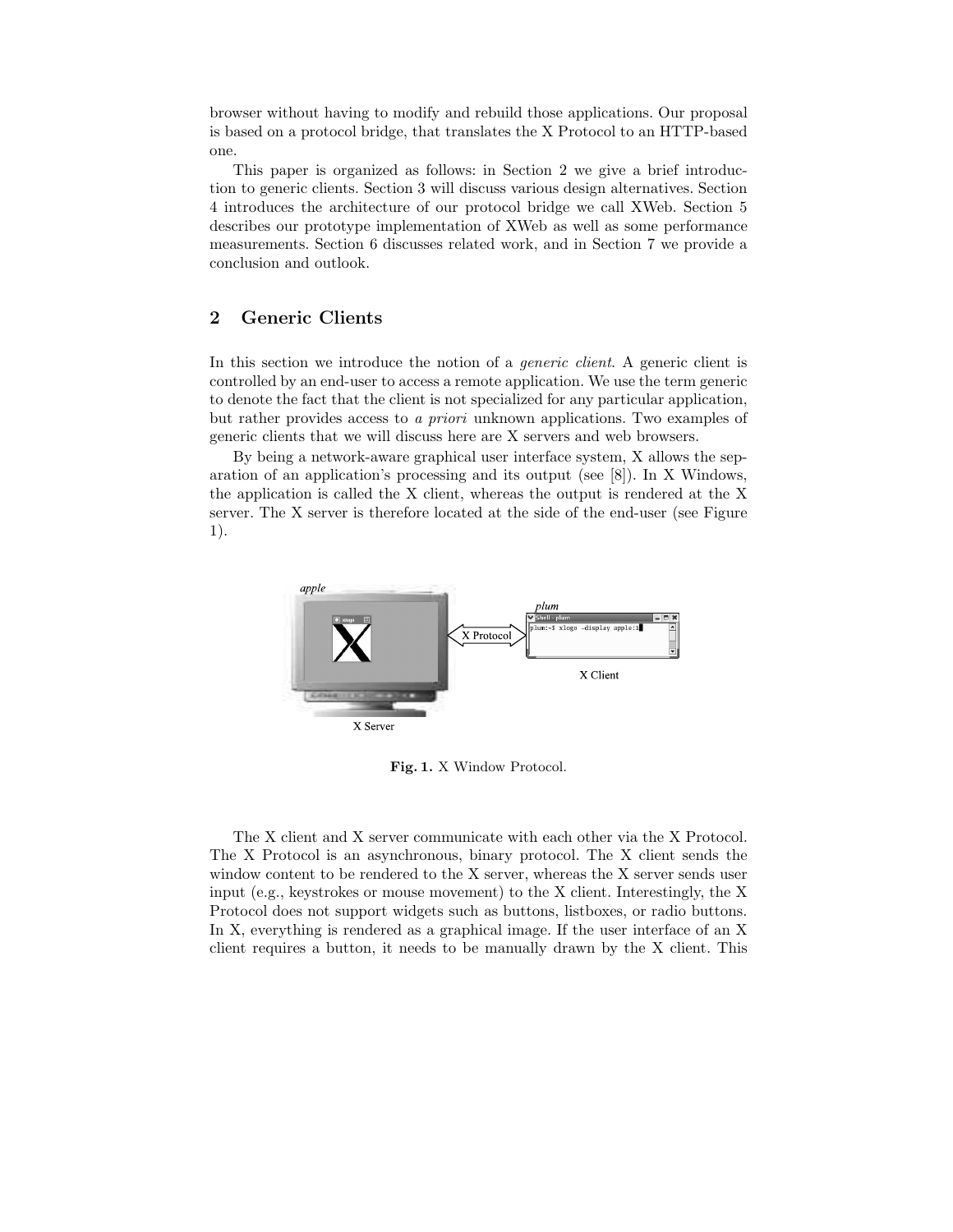accounts for the fact that many different X applications have a different lookand-feel, since every application can draw its user interface widgets in a different way.

Because the X Protocol is about images and not widgets, another implication is that there is a fair amount of network traffic between an X client and the X server. E.g., every keystroke of the user requires a roundtrip communication with the remote application. The consequence is that the X Protocol works best in low-latency, high-bandwidth networks.

Another example of a generic client is a web browser. Initially meant to render static documents only, the World-Wide Web (WWW) has evolved to support operational interactions. User interfaces are described through HTML (Hyper-Text Markup Language) that are downloaded via HTTP (Hyper-Text Transport Protocol) from a remote web server. HTML allows the description of feature-rich user interfaces supporting widgets such as buttons and listboxes. Since a web browser supports the most common widgets natively, the look-and-feel of web applications is more homogeneous than that of X applications.

Table 1 summarizes the main differences between web browsers and X servers. Whereas an X server effectively only render images, web browsers support complex widgets. Web browsers also feature an execution platform based on Java and JavaScript that allows application-specific code to run on the client side. The X Protocol is an asynchronous protocol, by which we mean that both X client and X server can send Protocol Data Units (PDUs) independent of each other. On the other hand, HTTP is a synchronous protocol where the web browser determines when to interact with the remote web server. The web server cannot send a PDU independently to the web browser.

|                         | X server                                                                     | Web browser        |
|-------------------------|------------------------------------------------------------------------------|--------------------|
| Granularity             | Images                                                                       | Widgets            |
| Execution platform None |                                                                              | Java, JavaScript   |
| Communication           | Low latency                                                                  | High latency       |
| Protocol                | X Protocol (asynchronous, binary)                                            | HTTP (synchronous) |
| Platforms               | WeirdX, Cygwin/X, HummingBird Exceed Mozilla, Firefox, IE<br>$-11$ $-2$ $-2$ |                    |

Table 1. Comparing X servers and web browsers.

The goal of this paper is to introduce an architecture that allows access to X clients from within a web browser. While no one disputes the ubiquity of web browsers that would give almost universal access to X applications, we need to motivate one important assumption: that there are sufficiently many X applications that make this endeavor feasible. Clearly, the well-known X applications such as xclock, xedit, or xcalc would hardly justify our motivation. Upon closer inspection, there are many GUI-libraries that support X Windows. There are several  $C/C++$  based libraries with an X Protocol binding, such as Qt or GTK. On the Java side, Sun Microsystems offers X-based implementations of their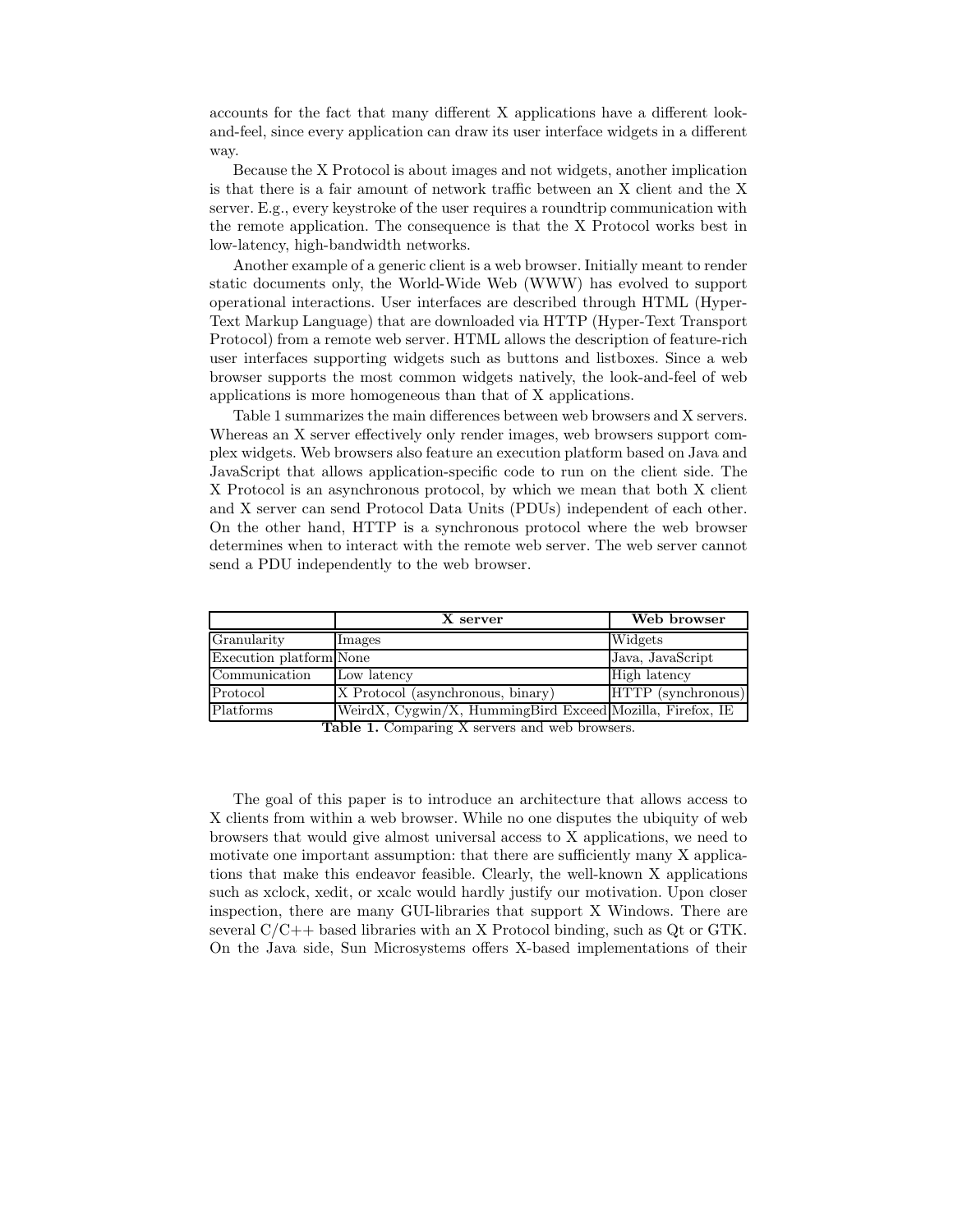AWT and Swing toolkits. Effectively, every Java application with a GUI is also an X application.

#### 3 Design alternatives

There are several different design alternatives on how to provide universal access to X applications. Before we discuss the various alternatives, we first want to explicitly state the design goals we expect of a general solution:

- 1. Provides ubiquitous access to any legacy X application.
- 2. Runs in all major web browsers.
- 3. Does not require the installation of additional software.
- 4. Accessible to non-tech savvy users.

Based on these design goals, we discuss various options in designing a possible solution along with their advantages and disadvantages. In the following sections, we discuss the options of installing a local X server, running an X server as an applet, and a HTTP-based solution in detail.

#### 3.1 Local X server

The most obvious solution would be to install a local X server. Several products exist – both commercial and as Open Source – that allow to run an X server on all major platforms including Windows, such as WeirdX, Cygwin/X, or HummingBird Exceed (see [5], [12], [4]). In the most straightforward configuration, the X server is displayed in its own window on the hosting windowing system. However, there are two problems related to this solution: the end-users unwillingness to install additional software as well as firewall issues.

Given a choice, end-users either intentionally or unintentionally choose not to install additional software if they have an already existing solution and the benefits of the alternative are not immediately apparent. As a specific example of the reluctance of end-users to explicitly install software can be seen by the proportion of Windows users who use Internet Explorer, despite security issues compared to other browsers. Internet Explorer currently owns more than 85% of the market share (see [13]), primarily because it is bundled along with Windows. If end-users are reluctant or simply do not bother to use easy-to-install software such as alternate web browsers, they would not be willing to install an X server.

Another issue is related to firewalls that may prevent the X client and X server from communicating with each other, if both are on opposite sides of a firewall. Generally, firewalls block most ports to prevent intruders from accessing and compromising services being provided inside the corporate environment. A few ports that provide essential or popular services (such as HTTP) may be left open. However, the ports over which the X Protocol runs are usually blocked. Also note that the X Protocol essentially reverses the client and server relationship: the X client is establishing a connection to the X server. Since end-users also usually run a firewall on their desktop or DSL-modem, this places an additional burden on running a local X server.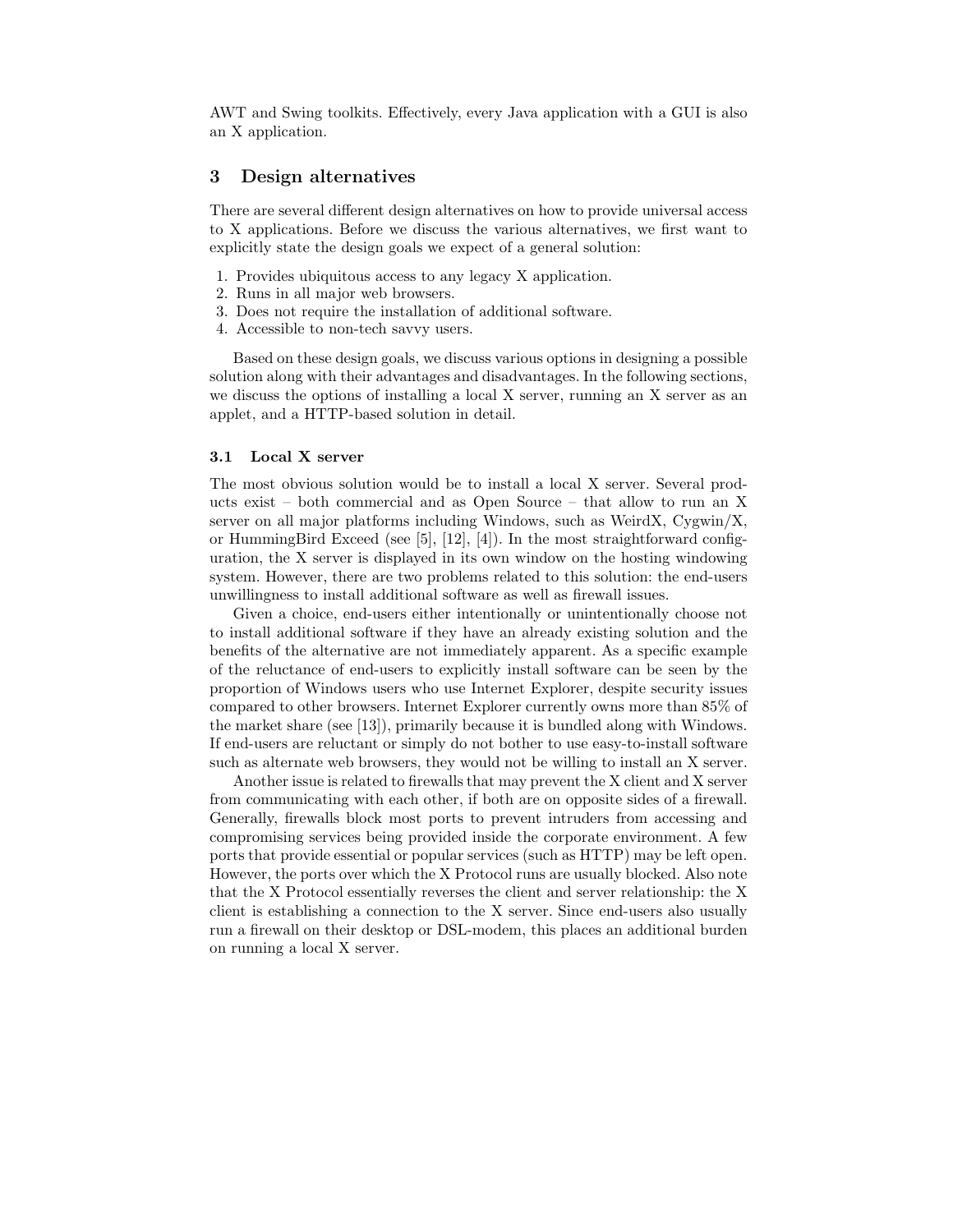#### 3.2 Applet based solution

Another solution is to implement the X server as a Java applet. This way, the X server can automatically be downloaded into the browser. Once downloaded, the applet functions as an X server that uses the browser's window to render the output of X clients. WeirdX is an Open Source X server that is based on this idea (see [5]). While this approach solves the problem of a users unwillingness to install additional software on his or her local machine, it has some issues of its own.

First of all, firewall issues are not resolved as the applet still acts as a server and would have to communicate in the same manner as a locally installed X server would. In addition, the browser's Virtual Machine (JVM) may prevent the applet from opening ports to listen for connections from X clients, as the JVM would deem this to be a security risk. This can be resolved by configuring some of the JVM parameters but once again, the average end-user would find it unappealing.

Another problem is that the future of applets is unclear with Microsoft phasing out their support for its built-in (and outdated) JVM in Internet Explorer in 2007 (see [7]). End-users would either have to download Java Runtime (JRE) software from Sun Microsystems or use a machine where the JRE is preinstalled. Having to deal with JRE installation and patch updates in addition to the browser's own updates would be an added responsibility for the end-user.

#### 3.3 HTTP-based solution

A solution in which the web browser can view and interact with X clients over HTTP can solve all of the aforementioned issues. The end-user does not need to download any software and does not have to deal with installation or configuration hassles. She can use the existing web browser on her machine or any other machine she uses. Firewalls are usually configured to allow HTTP. Moreover, unlike X servers which are also TCP servers, web browsers are TCP clients. As a result, the client-server relationship is inverted and this essentially resolves the security issues and no additional security configuration is required. Since the end-user is not installing any software, there are no installation restrictions. The solution is not applet based and does not have dependencies on the JVM plug-in. Naturally, this solution introduces some technical challenges, e.g., how to break the symmetry of HTTP in order to support the asynchronous X Protocol. The rest of this paper describes this solution in detail.

#### 4 Architecture

Our solution follows the HTTP-based solution as outlined in the previous section. Figure 2 gives an high-level overview of the architecture. The main component is a protocol bridge we call the  $XWeb$  Broker. Information that is sent between the X server and X client over the X Protocol is transformed and sent over HTTP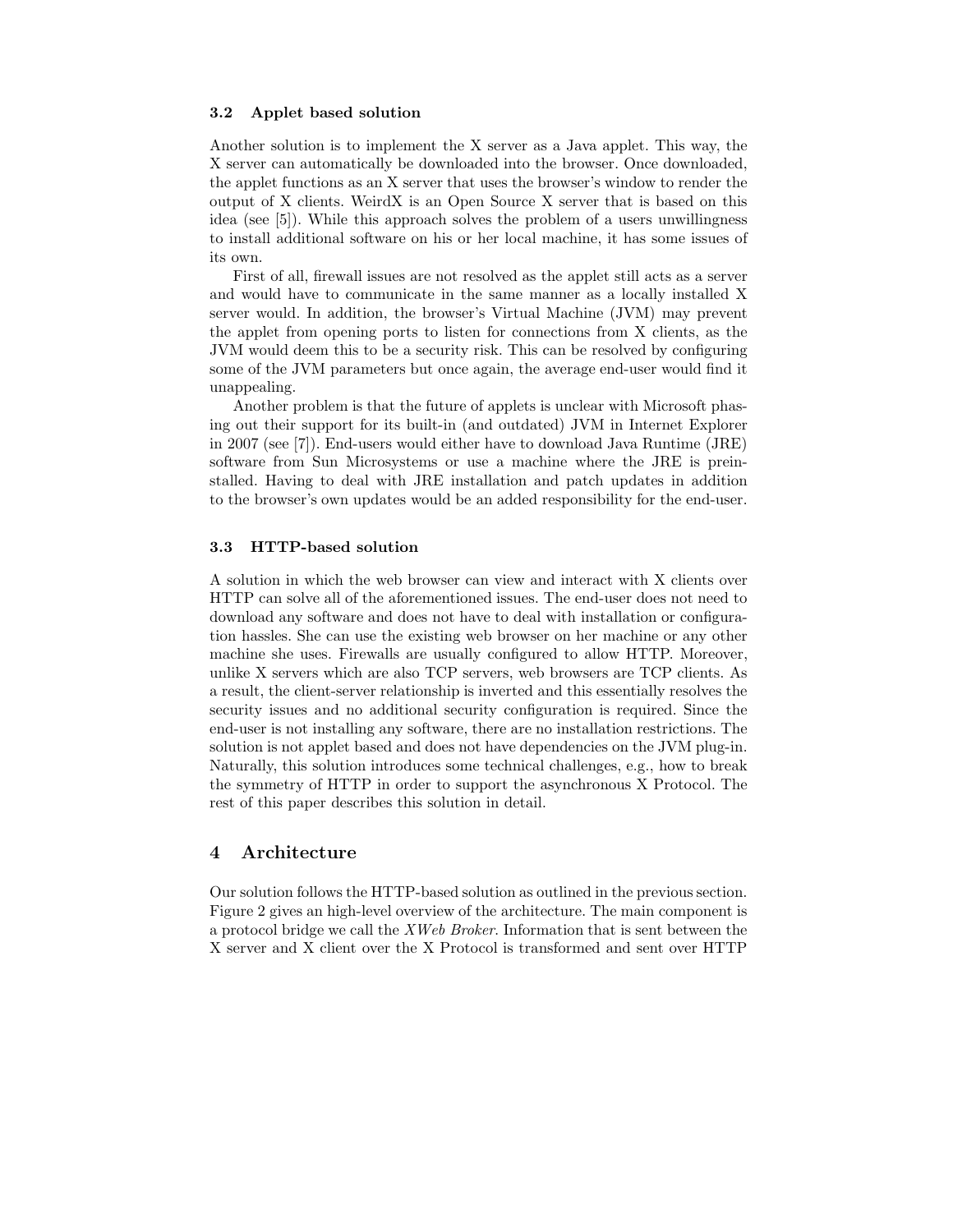to the web browser by the XWeb broker. Thus, from the X client's point of view, the XWeb broker acts like an X server. Since the X client uses the regular X Protocol to communicate with the XWeb broker, the X client can be used without requiring any modifications to its implementation.



Fig. 2. XWeb overview.

The XWeb broker as shown in Figure 2 acts as a so-called headless X server. This means that while the XWeb broker behaves like an X server, it itself does not render any output and therefore does not require a graphic workstation to run. Instead, the incoming X traffic is transformed and forwarded to the web browser. The web browser is where the visual user interface is rendered. The web browser uses the XWeb protocol to communicate to the XWeb broker. Of course it is not obvious how the XWeb broker can forward information to the web browser, since HTTP only allows the web browser to initiate a request. Our solution to this problem will be discussed in a subsequent section, but first we introduce the informational model.

#### 4.1 Informational Model

The purpose of the informational model is to define a data model that is needed to capture all relevant information for the scope of the XWeb protocol. The informational model of the XWeb protocol is an abstraction of the informational model of the X Protocol. At the core of the X Protocol are windows and panels. Every X application is contained in its own window. A window can contain multiple panels that form a hierarchy and that are positioned relative to their parent. In Figure 3 the panel ID 3 is a child of panel ID 2 which is itself a child of a top-level window. A panel usually represents a widget such as a button where the X client draws the user interface element in its look-and-feel.

The X Protocol offers fine grained drawing operations for lines, rectangles, circles, and other geometric elements. Each of those drawing operations occurs in a panel. Since the X Protocol does not support complex widgets, these have to be drawn manually inside a panel. One option of the XWeb protocol would have been to map the X Protocol elements to equivalent drawing instructions for the web browser. This would result in a one-to-one mapping of X-PDUs to XWeb PDUs. However, this would place a high burden on the client-side protocol engine of the XWeb protocol, since it would need to understand all the different X-PDUs.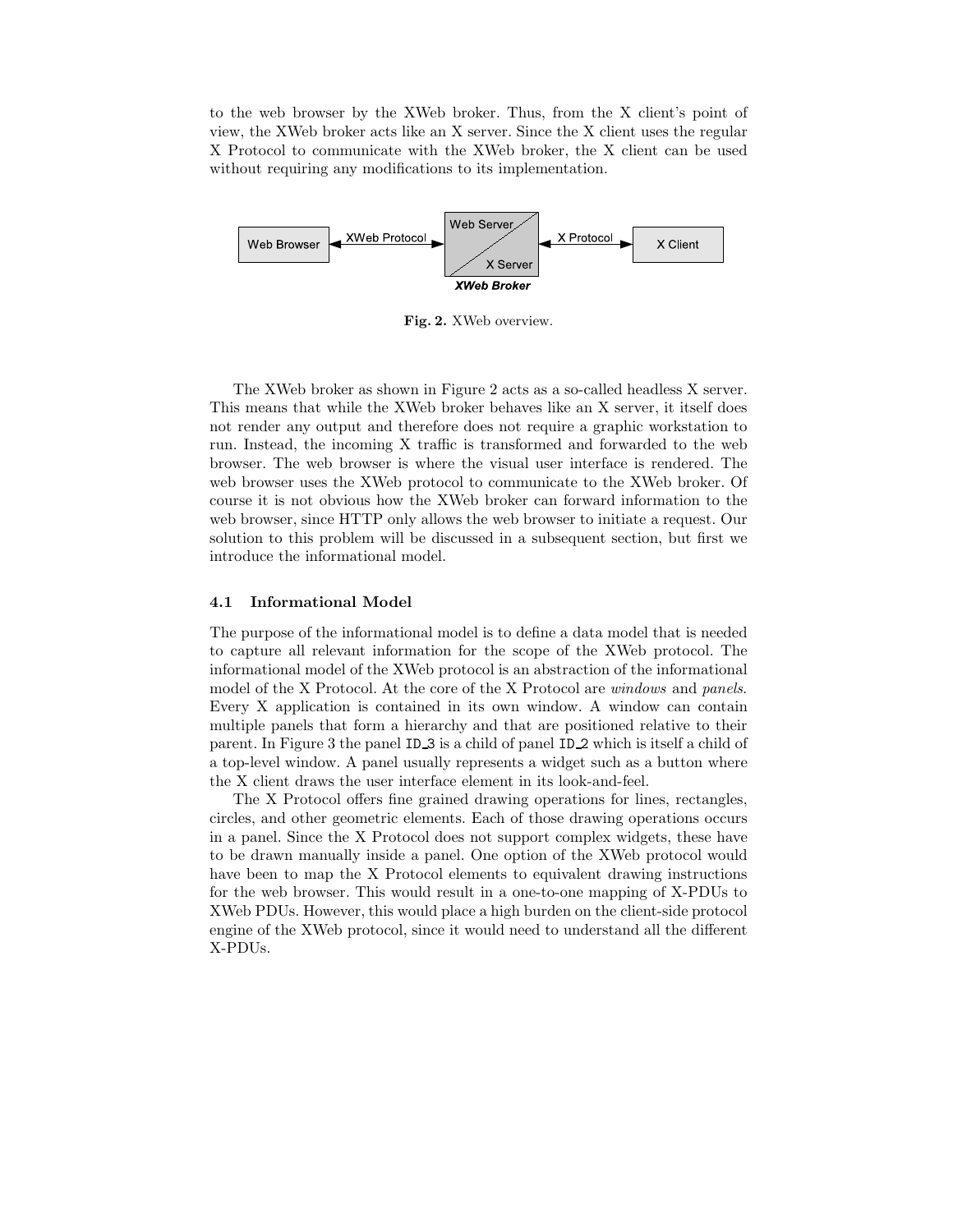

Fig. 3. Window abstraction.

In order to keep the client-side protocol engine as simple as possible (and therefore increase its portability) we limit the informational model to images that will be rendered at the position of their respective panels. This means that the rendering of a panel's content happens inside the XWeb broker, while the web browser only has to load and display the final rendered image. E.g., the X application xlogo draws the X logo using a series of draw instructions. The result will be an image that is captured by the XWeb broker as a PNG (Portable Network Graphics) image.

The informational model also has to include the events that are relevant to the X Protocol. These include mouse events (e.g., mouse move, mouse entered or left a panel, mouse clicked) and key events (e.g., key pressed or released). The informational model has to be mapped to HTML because this is what the web browser is capable of rendering. Windows and panels are mapped to  $\langle \text{div} \rangle$ elements which serve as boxing elements in HTML. The hierarchy of panels sown in Figure 3 can be translated to the following HTML:

```
1 <!-- HTML -->
_2 <div id="ID 0">
3 <div id="ID_1" style="position: absolute; top: 10px;left: 5px"
          onMouseOver="..." onKeyPressed="...">
5 \qquad \text{time src} = " \dots " \text{)}_6 </div>
    7 <div id="ID_2" style="...">
8 <img src="..."/>
9 <div id="ID_3" style="...">
10 <img src="..."/>
11 \langle \text{div} \rangle_{12} </div>
_{13} </div>
```
Every <div> element has its own ID as well as further attributes that characterizes it. The image associated with a panel is simply referenced with the  $\langle \text{img}\rangle$ tag from HTML. The web browser will automatically load the appropriate image and render it inside the  $\langle \text{div} \rangle$  box. We use CSS (Cascading Style Sheets) to position the various <div> elements relative to their parent. Note that despite its name the "position: absolute" argument of the style-attribute positions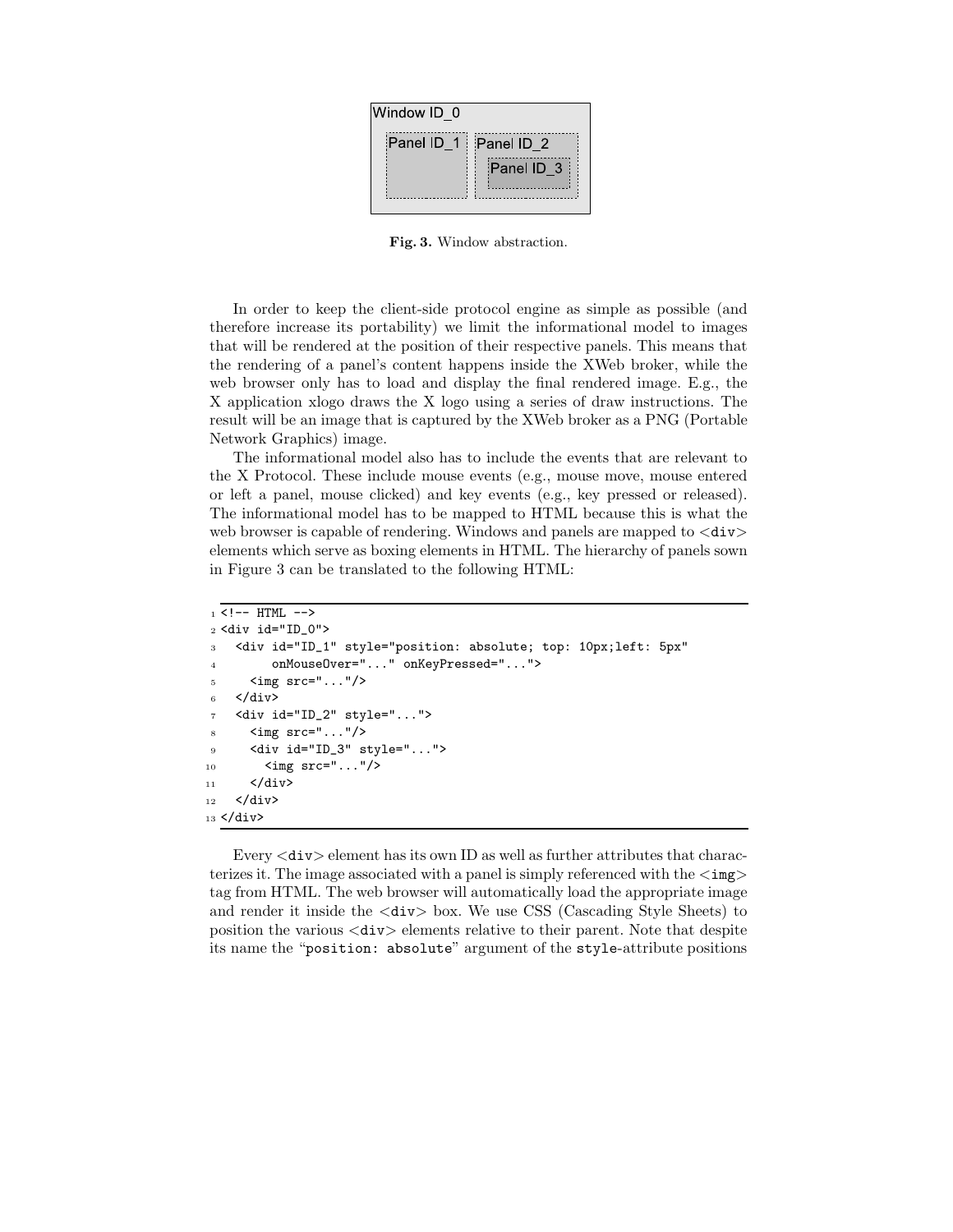an HTML element relative to its parent. The various events of interests (mouseand key-events) can be intercepted by registering event-handlers that will invoke appropriate JavaScript functions when they occur.

The HTML shown above only serves as an example on how the informational model is mapped to HTML inside the web browser. Unlike the document-centric usage of HTML where the web browser downloads a complete page and renders it, in XWeb we update the content of the page on a fine-grained basis without loading a complete HTML-page. This can readily be accomplished manipulating the DOM (Document Object Model) representation of the HTML-page using JavaScript. The following JavaScript excerpt shows how a new panel can be created as a child of panel ID 3. The various attributes such as CSS-style or event-handlers can be set accordingly using the DOM-API.

```
1 // JavaScript
```

```
2 var new_node = document.createElement("div");
```

```
3 var parent_node = document.getElementById("ID_3");
```

```
4 parent_node.appendChild(new_node);
```
#### 4.2 XWeb Protocol Data Units

The XWeb broker acts as a protocol bridge. While it uses the regular X Protocol to communicate with X applications, we have devised a new protocol for the communication between the XWeb broker and the web browser. We use HTTP as a transport mechanism for the XWeb Protocol Data Units (PDU). The next section will explain how we achieve an asynchronous protocol on top of HTTP, whereas in this section we focus on the structure of the PDUs.

The web browser needs to be able to marshal and unmarshal a PDU in an efficient way. For that reason the XWeb PDUs are based on XML, since all the major web browsers support XML-parsers. Another advantage is that XMLbased PDUs can readily be transmitted via HTTP. The following XML shows an XWeb PDU for creating the panel hierarchy shown in Figure 3. This PDU would be sent from the XWeb broker to the web browser:

```
1 <xweb>
2 <create id="ID_0" type="window" />
   3 <create id="ID_1" pid="ID_0" type="panel" />
   4 <create id="ID_2" pid="ID_0" type="panel" />
   5 <create id="ID_3" pid="ID_2" type="panel" />
_6 </xweb>
```
An XWeb PDU is an XML-document whose root element is  $\langle x \text{web} \rangle$ . This root element can have one or more children. Each of those child elements could have been transported in their own PDU; marshalling several elements into one PDU makes the XWeb protocol more efficient. The client-side protocol engine processes the child elements from top to bottom. In the example shown above,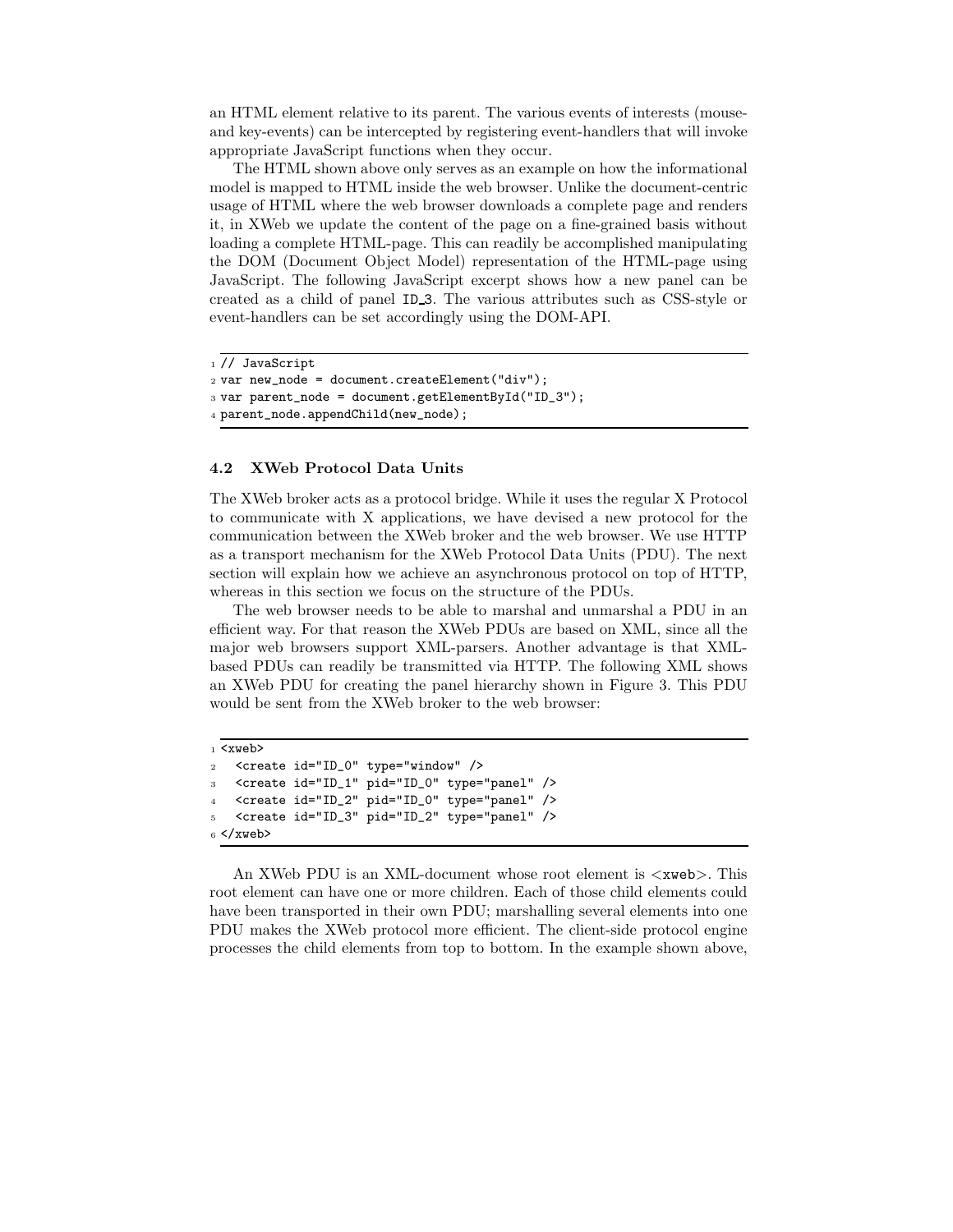the four child-elements create one window and three panels. The relationship of IDs (marked by the XML-attribute id) to a parent-ID (denoted through the XML-attribute pid) determines the nesting of the various panels. Note that up to this point only the hierarchy of the panels has been determined, but not any of their physical attributes such as size and position. The following XWeb PDU demonstrates how these attributes can be defined for panel ID<sub>1</sub>:

```
1 <xweb>
2 <update id="ID_1">
      3 <property name="left" value="10" />
      4 <property name="top" value="10" />
      5 <property name="width" value="50" />
      6 <property name="height" value="50" />
   7 </update>
8 </xweb>
```
The XML-tag  $\langle$ update $\rangle$  allows to alter various attributes of a panel. In the example shown above, the size and position of the panel are set via the  $\langle$  property  $>$  tag. The reason for using the attributes name and value (compared to a more compact form such as  $\langle$ property left="10"/ $\rangle$ ) is that new properties can easily be added without requiring to change the schema of an XWeb-PDU. This effectively makes the protocol as well as the protocol engines more robust. Properties can be changed individually at any point in time after the panel has been created. For most applications the size and position will be only set once and then not changed during the lifetime of the application. Defining the geometry of a panel does not say anything about its content. This is done via another property as shown in the following XWeb PDU:

```
_1 < xweb>
2 <update id="ID_1">
       3 <property name="image" value="5.png" />
    4 </update>
5 \frac{\text{y}}{\text{xweb}}
```
The property contains a reference to an image with the name 5.png. Upon receiving the this PDU, the client-side XWeb protocol engine will create the following HTML:  $\langle \text{img src} = " / \text{image} / 5 \text{ .} \text{prg} \rangle$ . Upon creating this HTML-tag, the browser will then automatically issue another HTTP request to load the image /image/5.png. Images are therefore loaded asynchronously which requires the XWeb broker to cache those images. Whenever the content of a panel changes, a new image is created and sent via an update-PDU to the web browser.

The PDUs discussed so far are sent from the XWeb broker to the web browser. Whenever an event arises at the web browser, a PDU has to be sent to the XWeb broker to notify it of the event. With respect to the X Protocol, events of interest are keystrokes and mouse movement. The XWeb protocol features the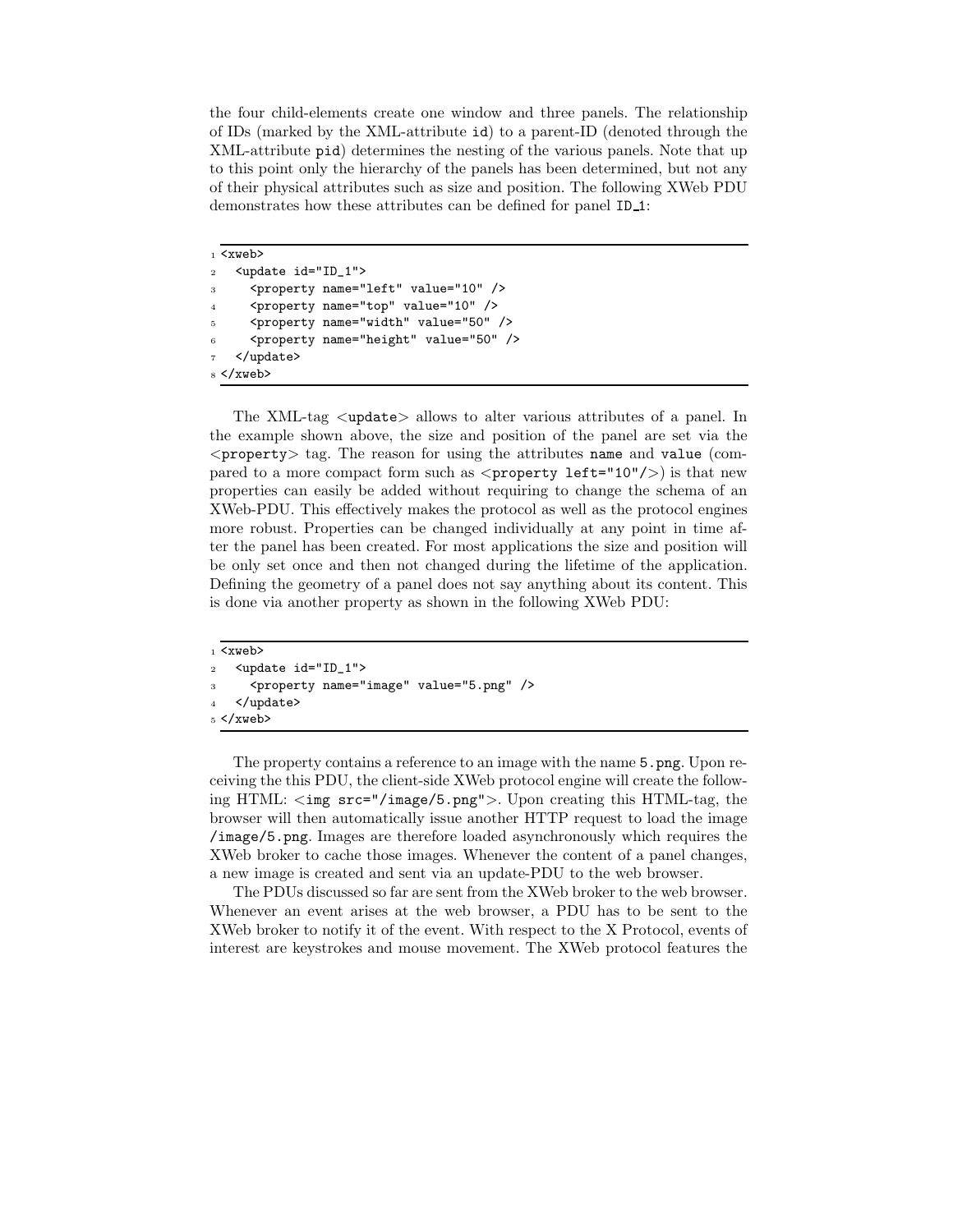XML-tag <event> to describe events. The following XWeb PDU is sent by the web browser to notify the XWeb broker that the mouse has entered the panel with the ID ID<sub>-1</sub> at coordinate  $(0, 10)$  and while the mouse was inside this panel, the user pressed the key "H":

```
_1 < xweb>
2 <event id="ID_1" type="mouseEntered" x="0" y="10"/>
3 <event id="ID_1" type="keyPressed" key="H" />
_4 </xweb>
```
Note that some PDUs of the X Protocol have no corresponding PDU in the XWeb protocol. One example is the window-expose-event that is sent every time a part of a window becomes visible. This is necessary in the X Protocol, because the X server does not cache window content. Since web browsers do cache the content of a window, this does not pose a problem and therefore does not require a notification to the XWeb broker — the XWeb protocol has no corresponding PDU. Table 2 gives a summary of all XWeb protocol elements.

| <b>PDU</b>          | Description                                                |  |  |  |
|---------------------|------------------------------------------------------------|--|--|--|
| $<$ xweb $>$        | Toplevel XML-tag for every PDU.                            |  |  |  |
| $<$ create $>$      | Creates a window or panel.                                 |  |  |  |
| $<$ update $>$      | Updates one or more properties of a panel.                 |  |  |  |
| $<$ delete $>$      | Deletes a window or panel.                                 |  |  |  |
| $<$ event $>$       | Sends an event to the XWeb broker.                         |  |  |  |
|                     | $\langle$ property $\rangle$ Sets one property of a panel. |  |  |  |
| Table 2. XWeb PDUs. |                                                            |  |  |  |

# 4.3 XWeb Protocol

Figure 4 gives an overview of the XWeb protocol. The interaction begins when the user visits the URL of the XWeb broker (1). Encoded in the URL is also the X application that the user wishes to launch. Upon receiving the initial request, the XWeb broker starts the X application as a separate process (2) and responds to the web browser with the client-side implementation of the XWeb protocol (3). To achieve browser independence, this implementation is based on JavaScript.

After the client-side of the XWeb protocol has been downloaded into the user's web browser, the protocol engine begins pulling updates (4). Upon receiving the request, the XWeb broker defers the reply until there is something to report back to the browser. Meanwhile, the X application will begin to open a window and render its user interface (5). Upon receiving the X window drawing requests from the X client, the XWeb broker converts them into images to be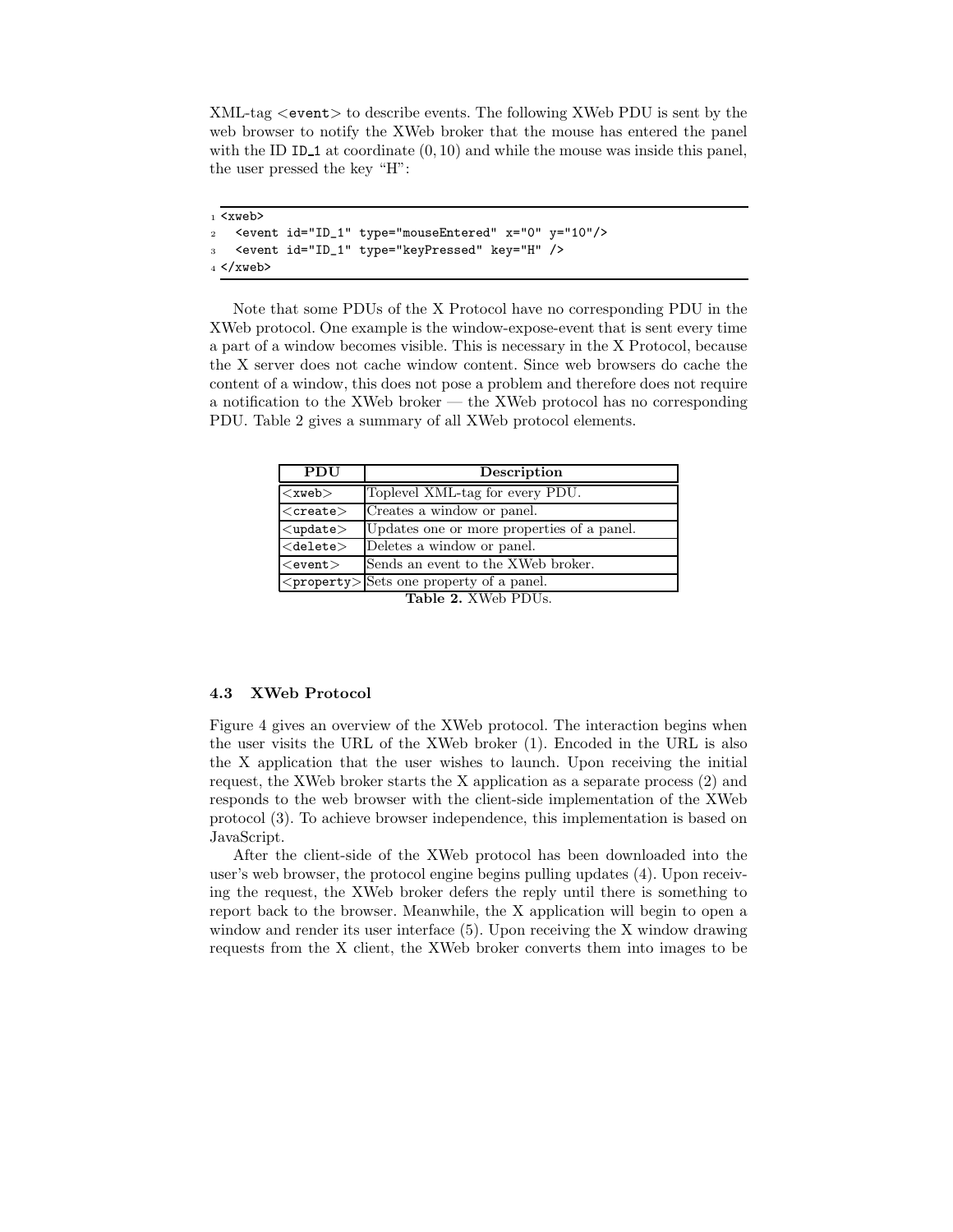

Fig. 4. XWeb Protocol.

sent back to the web browser. It is only then that the XWeb broker sends a response (6).

This technique is referred to as a deferred response. The response (6) to a request (4) is deferred until the XWeb broker has some information to send to the browser. This technique is necessary to allow asynchronous updates: the X client can update its user interface at any point in time, but because of the client/server relationship of HTTP, the XWeb broker itself cannot forward those updates to the browser. Those updates are piggy-backed onto the HTTP responses. Note that because the HTTP response is deferred until there is a PDU to be sent to the web browser, this model does not result in busy waiting.

The main event loop of the client-side implementation of the XWeb broker therefore constantly pulls for updates from the XWeb broker (e.g.,  $(4)$  and  $(9)$ ) in Figure 4). Since the response is deferred until there is something to be sent back, this technique does not revert to busy waiting. In Figure 4, the PDUs 1, 4, 7, and 9 represent HTTP requests, whereas PDUs 3, 6, and 11 represent HTTP responses.

Whenever the user creates an event (such as pressing a key), the XWeb broker is notified of the event (7). In order reduce the number of mouse events, the web browser can be configured not to send every mouse event. Upon receiving an event, the XWeb broker simply forwards it via the appropriate X-PDU to the X client (8). The X client will react to the event by updating the content of a panel (10). These updates are sent back to the web browser via another deferred response (11).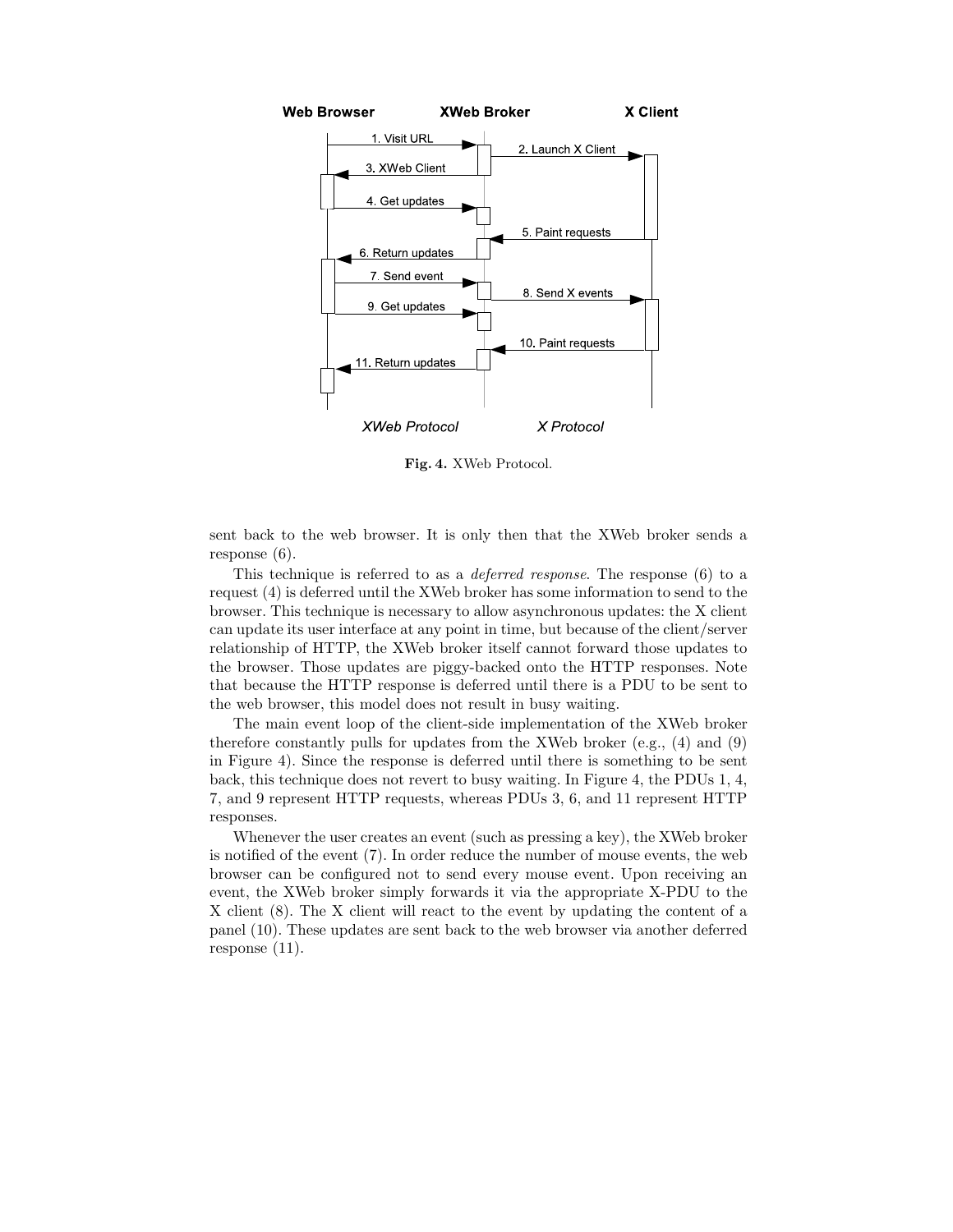## 5 Prototype Implementation

We have done a prototype implementation of XWeb. By implementing the XWeb broker, we had to implement the X Window Protocol as well as the XWebspecific protocol. In order to leverage Open Source tools as much as possible, we use several freely available Open Source packages.

As explained in the previous section, the XWeb-broker acts as an X server towards the X clients connected to it. We use the aforementioned WeirdX. Although WeirdX implements an X server in Java, we had the problem that WeirdX is supposed to run on a desktop and it consequently opens a window wherever it runs. In order to suppress this window and to be able to interface with the output, we have implemented our own AWT Toolkit. By implementing the abstract base class java.awt.Toolkit, one can intercept the opening of Windows and the creation of widgets. Setting the property awt.toolkit during startup of the Java virtual machine, one can override the build-in AWT toolkit. Luckily WeirdX only makes use of very few AWT classes, so that this solution is both simple and elegant. This allowed us to use WeirdX without any modifications.

The communication between XWeb and the web browser is based on HTTP, which means that the XWeb broker acts as a web server towards the browser. We use the Open Source HTTP engine called Simple (see [2]). As the name implies, Simple is an easy to use, thin web server implementation. The API is modeled after the Servlet specification. Simple is shipped as one JAR file that can easily be linked to other applications such as the XWeb broker in our case.

The client-side of the XWeb protocol is completely implemented in portable JavaScript that runs in all popular browsers. The JavaScript code is loaded into the browser when first visiting the main page served by XWeb through Simple. The user can specify the application to be run via parameters encoded in the URL. E.g., visiting http://xweb-host.com/XWeb?APP=xcalc assumes that the XWeb broker is installed on host xweb-host.com and it would launch the X application xcalc (an X calculator). Figure 5 shows a screenshot of xcalc running inside Internet Explorer after performing the computation 2∗21. The input focus still shows the mouse on the =-key that was clicked last.

We have conducted some performance measurements to estimate the overhead introduced by XWeb. We have used xedit, a popular X editor, for our experiments. The experiments consisted of three phases: starting xedit, typing "Hello World" once xedit has started, and then exiting xedit. Table 3 shows the total number of transferred bytes and the number of PDUs exchanged for each of the three phases. As can be seen, XWeb does incur a significant overhead. This will become apparent when considering how for example a rectangle is drawn.

The X Protocol has a special instruction for drawing rectangles. This instruction contains the geometry of the rectangle and further attributes such as fill color. The corresponding X-PDU is therefore only a few bytes in size. On the XWeb side, the rectangle is actually transferred as a PNG image, which obviously requires more bandwidth. But despite the higher protocol overhead of XWeb compared to the X Protocol, we found that X applications that run inside a browser via XWeb are sufficiently interactive to be usable. Because of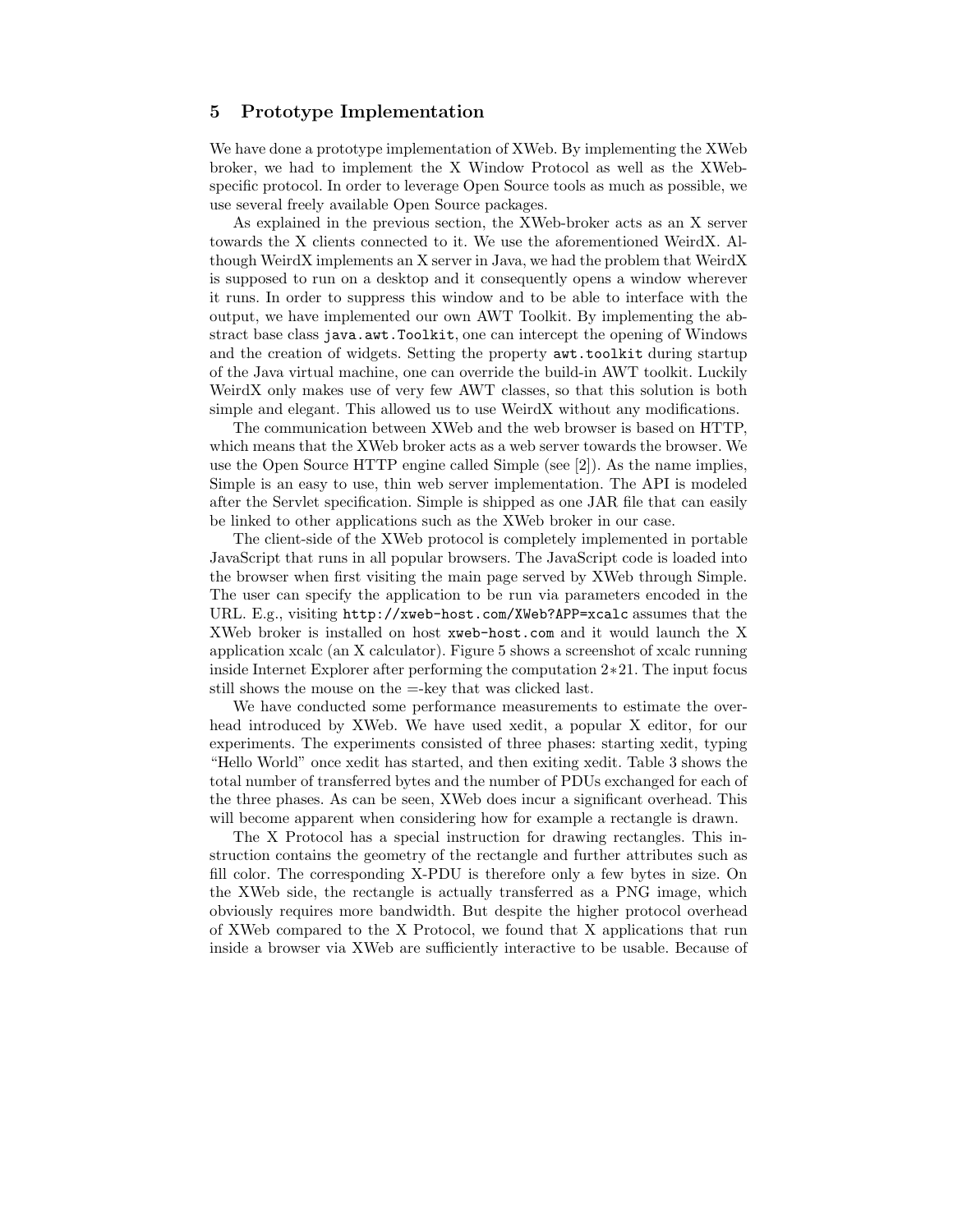| Eile    | Edit                    | View:                    | Favorites      | Tools                                | Help    | <b>A</b> |
|---------|-------------------------|--------------------------|----------------|--------------------------------------|---------|----------|
| Address |                         |                          |                | http://localhost:8080/XWeb?APP=xcalc |         | Go-      |
|         |                         |                          |                |                                      |         |          |
|         |                         |                          |                |                                      | 42      |          |
|         |                         | DEG                      |                |                                      |         |          |
|         | 1/x                     | $x^2$                    | $\checkmark$   | CE/C                                 | AC.     |          |
|         | INV                     | sin                      | cos            | tan                                  | DRG     |          |
|         | е                       | EE                       | log            | 1n                                   | Δ, Χ    |          |
|         | $\overline{\mathbf{u}}$ | x!                       | ţ              | $\mathfrak{z}$                       | ě       |          |
|         | STO                     | $\overline{\mathcal{L}}$ | 8              | 9                                    | $\star$ |          |
|         | RCL                     | 4                        | 5              | 6                                    | ž       |          |
|         | SUM                     | $\mathbf{1}$             | $\overline{c}$ | 3                                    | 击       |          |
|         | EXC                     | 0                        |                | $+/-$                                | $=$     |          |
|         |                         |                          |                |                                      |         |          |

Fig. 5. Running xcalc inside Internet Explorer.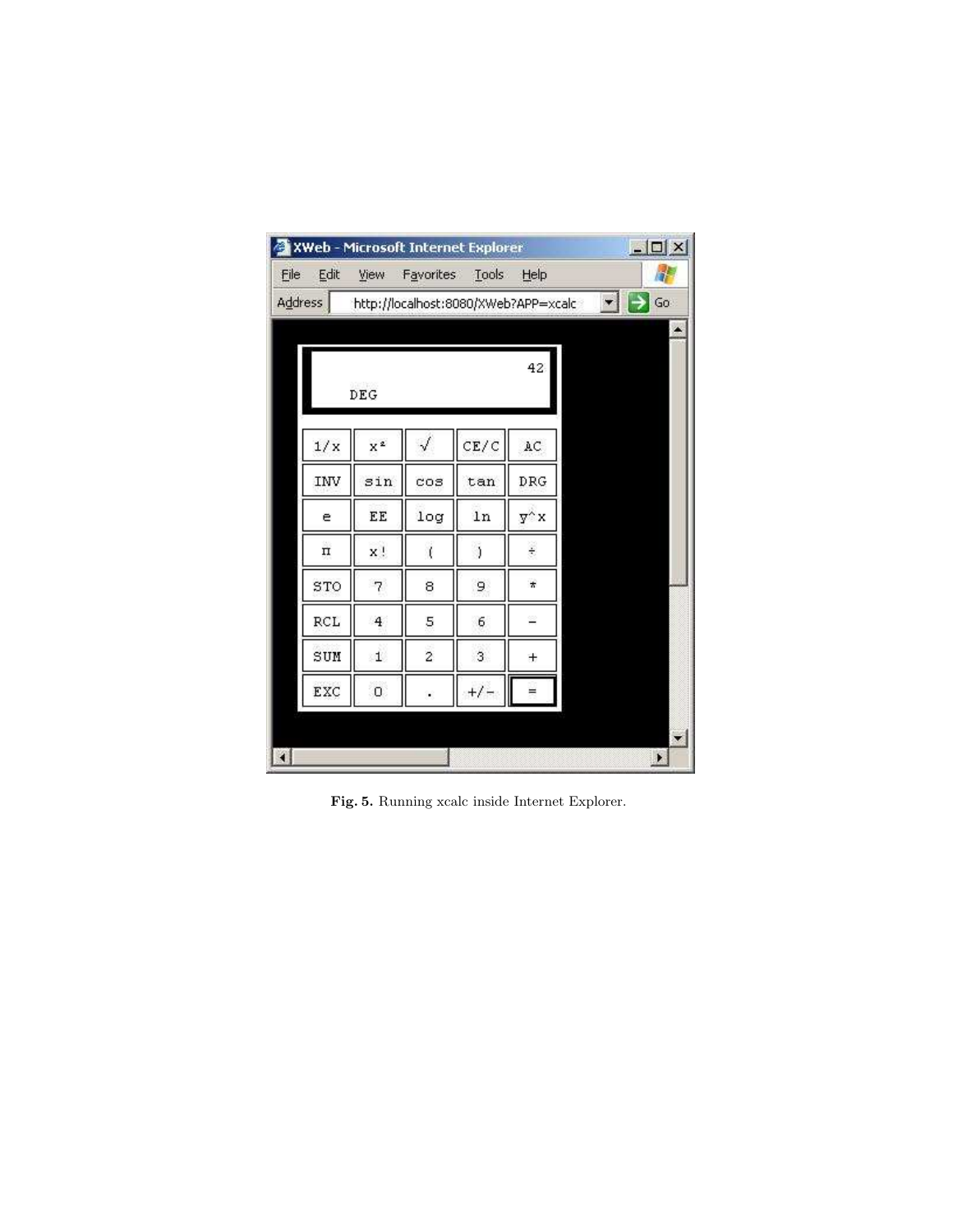the high-bandwidth of most networks one does not notice any significant delays and we were able to operate a complex IDE this way.

|                            | Total size (in bytes) |        | Number of PDUs |      |
|----------------------------|-----------------------|--------|----------------|------|
|                            |                       | XWeb   |                | XWeb |
| Starting xedit             | 13.388                | 90.002 | -56            | 168  |
| Typing "Hello World" 7.422 |                       | 61.935 | 53             | 197  |
| Exit xedit                 |                       | 16.574 |                |      |

|  | Table 3. Comparison of protocol overhead. |  |  |
|--|-------------------------------------------|--|--|
|--|-------------------------------------------|--|--|

## 6 Related work

We are not aware of any other project that has built a X-to-web protocol bridge. However, there is a different way how our work can be interpreted, which has to do with the way we integrated WeirdX. Recall from the previous section that we leverage the Open Source X server implementation WeirdX by providing our own AWT Toolkit. The benefit of this approach is that we do not need to make any modifications to WeirdX which certainly has benefits whenever a new version of WeirdX is released. What facilitated our approach is the fact that WeirdX only makes use of two AWT container classes to render its output: java.awt.Window and java.awt.Panel for which our AWT toolkit provides a replacement implementation.

The consequence is that any Java AWT application that only uses those two classes could be exposed as a web application via XWeb. WeirdX could just be seen as one of those applications. Of course, as soon as an application uses a different AWT class such as java.awt.Button, our current XWeb prototype would not work. But it is conceivable to extend the XWeb protocol in such a way that it also supports other widgets such as buttons or listboxes. The web browser as a generic client could provide native support for these widgets. The XWeb protocol would thus support different widget types such as the following:

```
1 <xweb>
2 <create id="ID_2" pid="ID_1" type="button" />
   3 <create id="ID_3" pid="ID_1" type="listbox" />
_4 </xweb>
```
This path leads to a general application migration framework where any AWT or Swing application could be exposed as a web application (see Figure 6). Several projects – commercial and Open Source – exist that aim at providing an easy migration path for legacy Java applications to web applications. WebCream is a commercial product by a company called CreamTec (see [1]). They have specialized in providing AWT and Swing replacements that render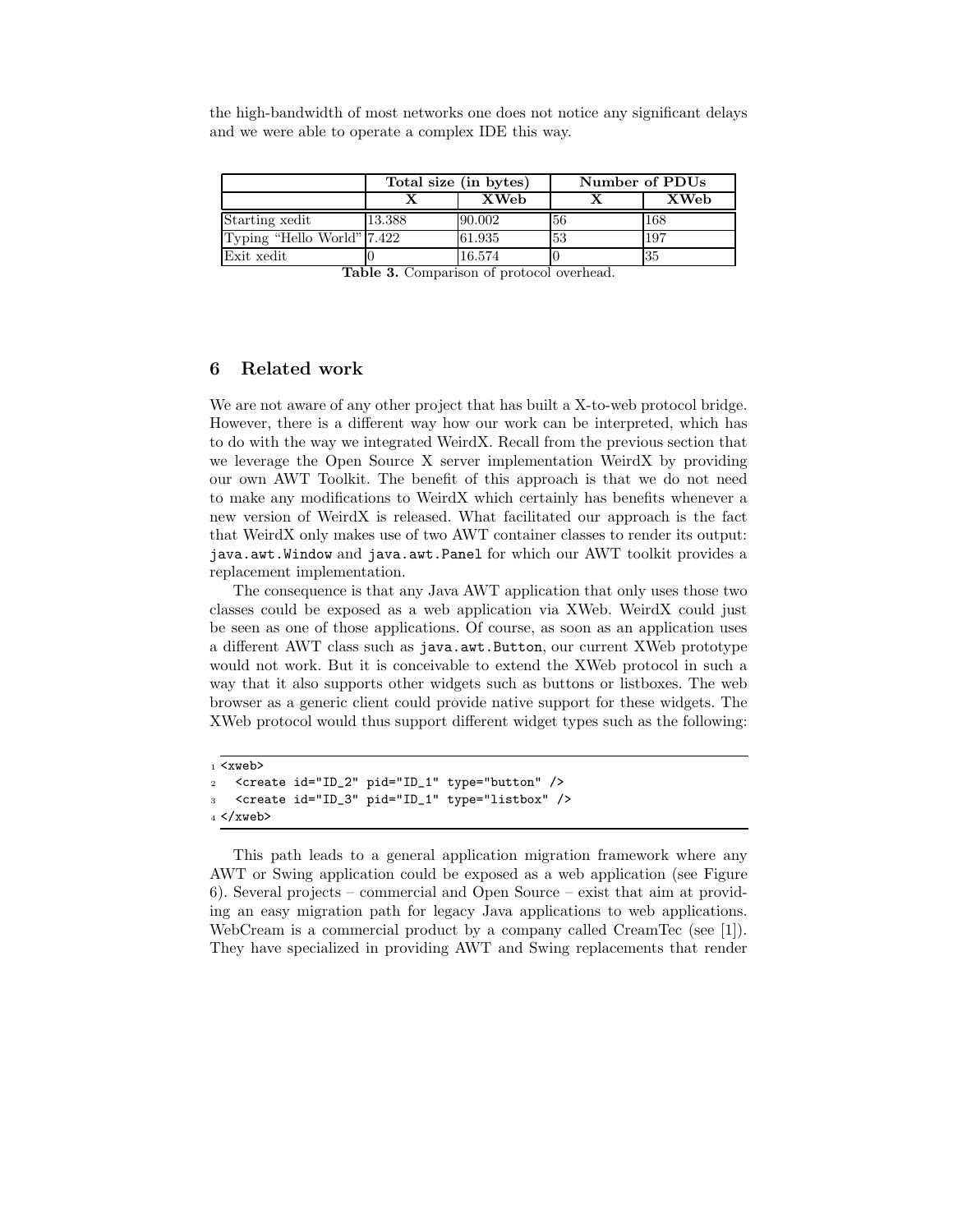the interface of the Java application inside of a web browser. WebCream makes use of proprietary features of Microsoft's Internet Explorer and therefore only runs inside this browser.



Fig. 6. XWeb Generic Web Container.

Two Open Source projects, both hosted at SourceForge, follow the same idea of exposing Java desktop applications as web applications. The first one is called WebOnSwing (see [9]). Unlike WebCream, this project is not tailored for a particular browser. One feature offered by WebOnSwing are templates that allow to change the look-and-feel of the application that is rendered inside the browser. Another project with similar features, but not quite as mature, is SwingWeb (see [6]).

Following our earlier argument, it should be possible to run WeirdX as an application in those three projects and achieve the same results as with our XWeb. Our experiments however revealed that this is not possible because none of those projects supports asynchronous updates. In all cases, updates only happen when the user interacts with the user interface, e.g., by pressing a button. An application, such as xclock, that produces asynchronous updates, do not update the user interface in any of the three projects mentioned in this section.

## 7 Conclusions and Outlook

The X Protocol, developed in 1984, has led to a wealth of X applications. E.g., through the Motif library, every Java application is effectively also an X application. While web browsers are ubiquitous nowadays, the same cannot be said of X servers. This paper introduces a migration path that allows access to any